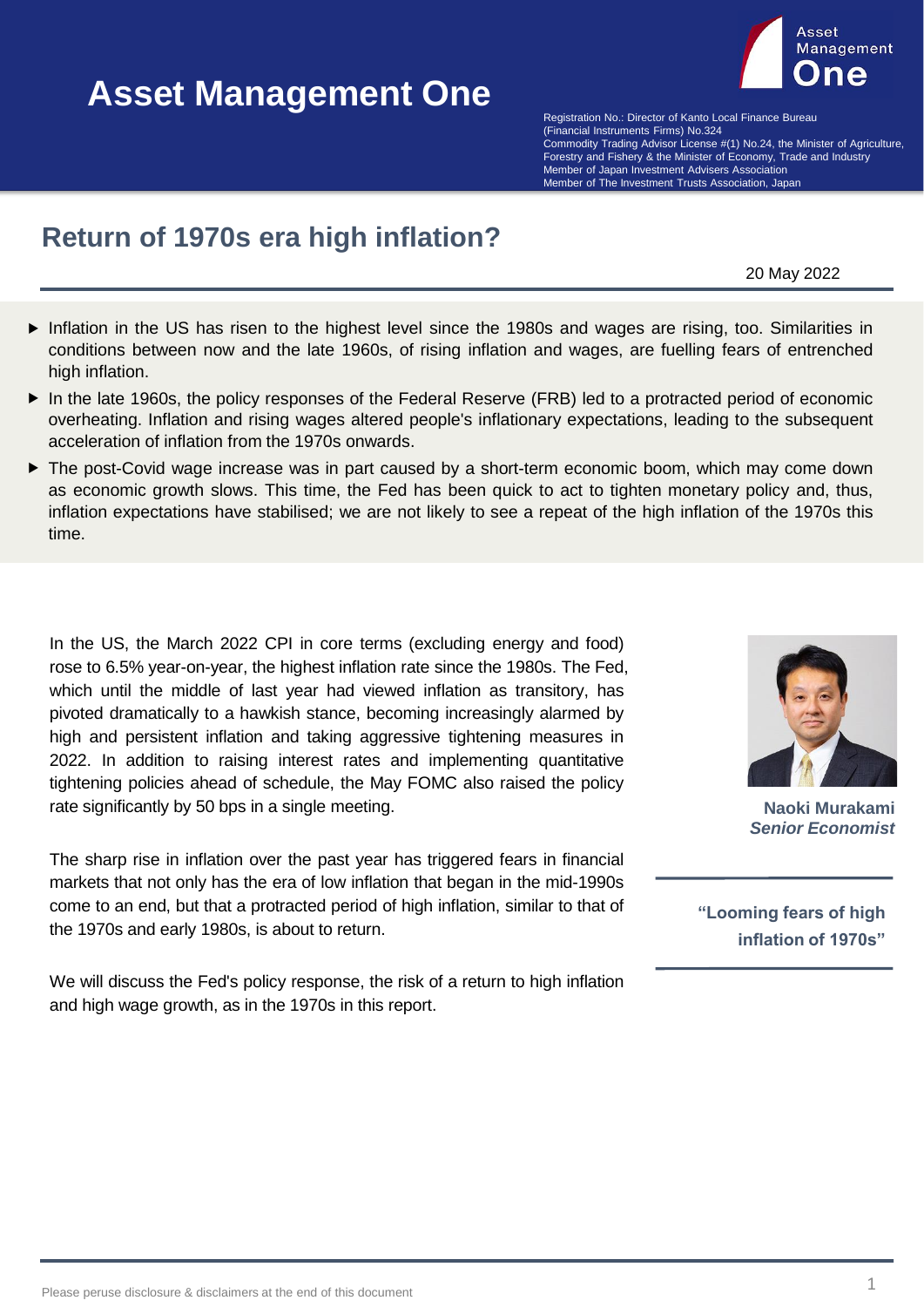

Let's look back at inflation and wages in the US in the late 1960s, which are considered the remote cause of the high inflation of the 1970s. Inflation was very subdued in the US until the early 1960s. From around 1965, inflation rose gradually, and by 1966 inflation was in the 3% range and nominal wage growth was around 4% year-on-year. Then, with rising inflation, wage growth accelerated further to the 6% level from early 1967 to mid-1968, and to the 7% level in 1969. We believe that during this period, people's expectations of higher wages built up and inflation run its course. Subsequently, from the 1970s onwards, wages remained firmly above 7% and a regime of high inflation became entrenched (Figure 1).



Source: US Department of Labor, Federal Reserve Bank of Atlanta Period: Monthly data from January 1965 until March 2022 Note: Shaded period represents recession.

Average wage until 1996 and wage growth tracker thereafter.

The wage tracker calculated by the Federal Reserve Bank of Atlanta, which accurately represents the recent wage situation, has grown from 3.4% year-onyear in January 2021 to 6% in March 2022. This is the first time that there has been such a significant increase in a time span of just over a year since statistic was first published in 1997 - the wage growth rates around 1967 and in 2020 are almost identical, and this simple comparison raises concern about the risk of a further increase in inflation in combination with higher wage growth in the future.

#### **"Comparison of recent wage increases with late 1960s"**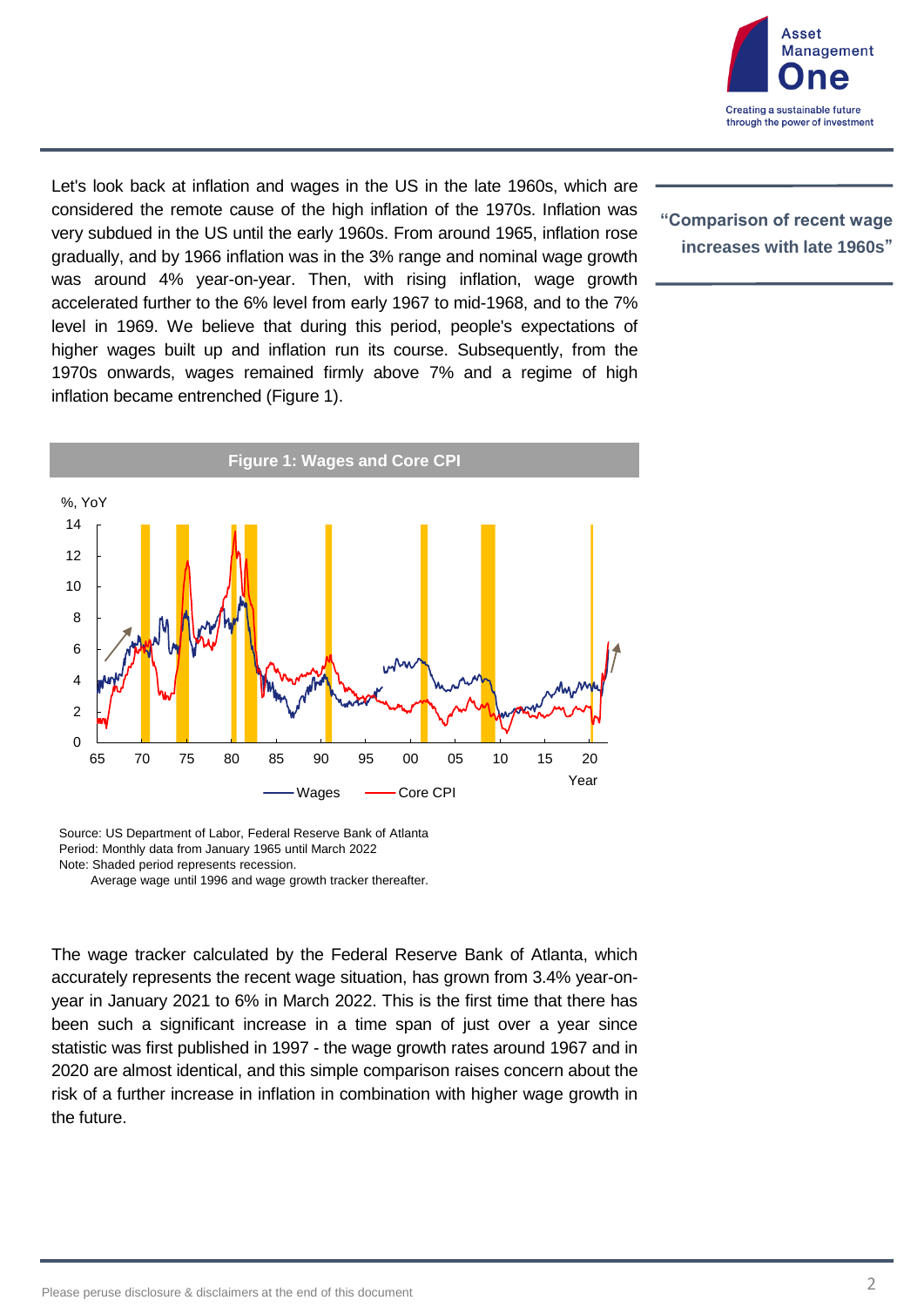

However, there are some differences between now and then. The current post-Covid economic recovery has been exceptionally strong because of the massive scale and efficacy of economic measures by the government. Nominal GDP expanded by about 10.0% on an annualised basis over the 18-month period from October-December 2020, immediately after the rebound from the Covid pandemic had subsided (Figure 2).

**"The unprecedented post-Covid economic boom and supply constraints"**



Source: Dept. of Commerce. Fed Reserve Bank of Atlanta

Period: Quartelry data from 1Q1960 to 1Q2022. Wage data from 1Q1965.

Note: Shaded period represents recession.

The recent expansion in economic activity, accompanied by inflation, is a considerably larger increase than in previous economic expansionary periods. From the company's point of view, sales are increasing rapidly, and in this economic environment, the current wage increase of approximately 6% can be absorbed.

We believe that the significant supply constraints in the labour market caused by the short-term economic boom after the Covid-pandemic has been a major factor in the rise in wages in the US. Going forward, nominal GDP growth is expected to return to a sustainable growth path as the economy normalises from the pandemic. In this context, labour market supply constraints are likely to ease and wage growth, which has increased in the short term, is likely to come down.

Nominal GDP during expansion is average of annualized QoQ growth for 2020-2022, data before is average YoY growth.

Average wage until 1996 and wage growth tracker thereafter.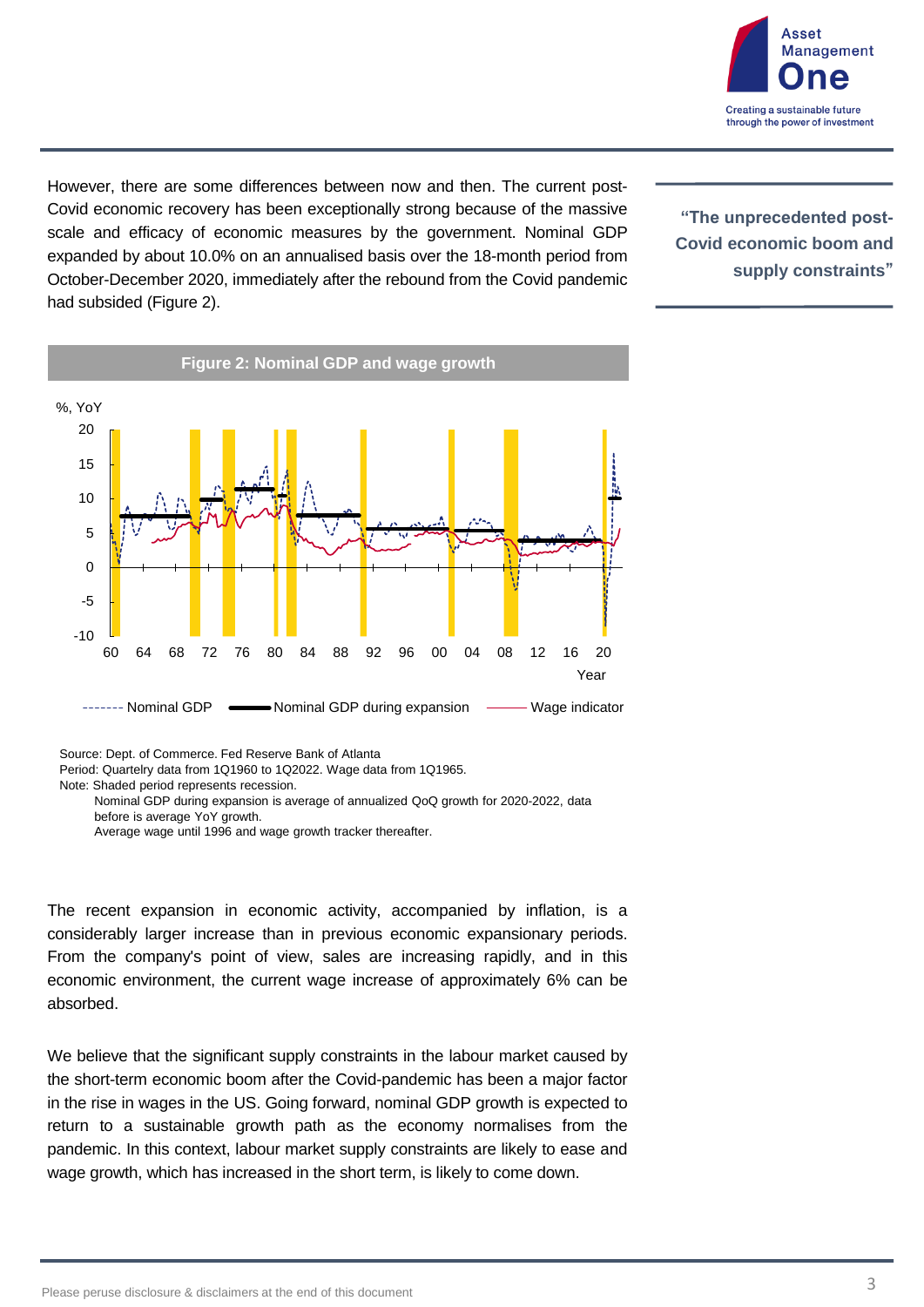

The late 1960s, on the other hand, was characterised by inflation and high wage growth occurring over time as the recovery dragged on: nominal GDP expanded by an average of 7.5% during the recovery phase of the 1960s, but nominal economic wage growth increased in the late 1960s as wage growth approached the pace of expansion. It is estimated that household and business inflation expectations increased over time, with wages and inflation rising in a reciprocal manner.

One of the factors that may have contributed to higher wage inflation at the time was the long-standing accommodative monetary of the Fed, which once raised its policy rate to around 6% in 1966, but then cut rates in 1967 and briefly brought them back down again (Figure 3). As a result, the Fed's interest rate cuts at the time appear to have further heated up the labour market.

**Figure 3: Inflation, policy rate and unemployment in late 1960s**



Source: Bloomberg

Period: Monthly data between January 1964 and December 1970 Note: Shaded area represents recession

In the late 1960s, the Fed's accommodative monetary policy overheated the labour market for two to three years. The failure to explicitly adopt an inflation-targeting policy in the Fed's monetary policy management at the time appears to have contributed to the failure to control inflationary expectations: the Fed was forced to raise its policy rate significantly in 1969, which led to the subsequent economic stagnation and high inflation in the 1970s.

#### **"The Fed's response to inflation in the 1960s"**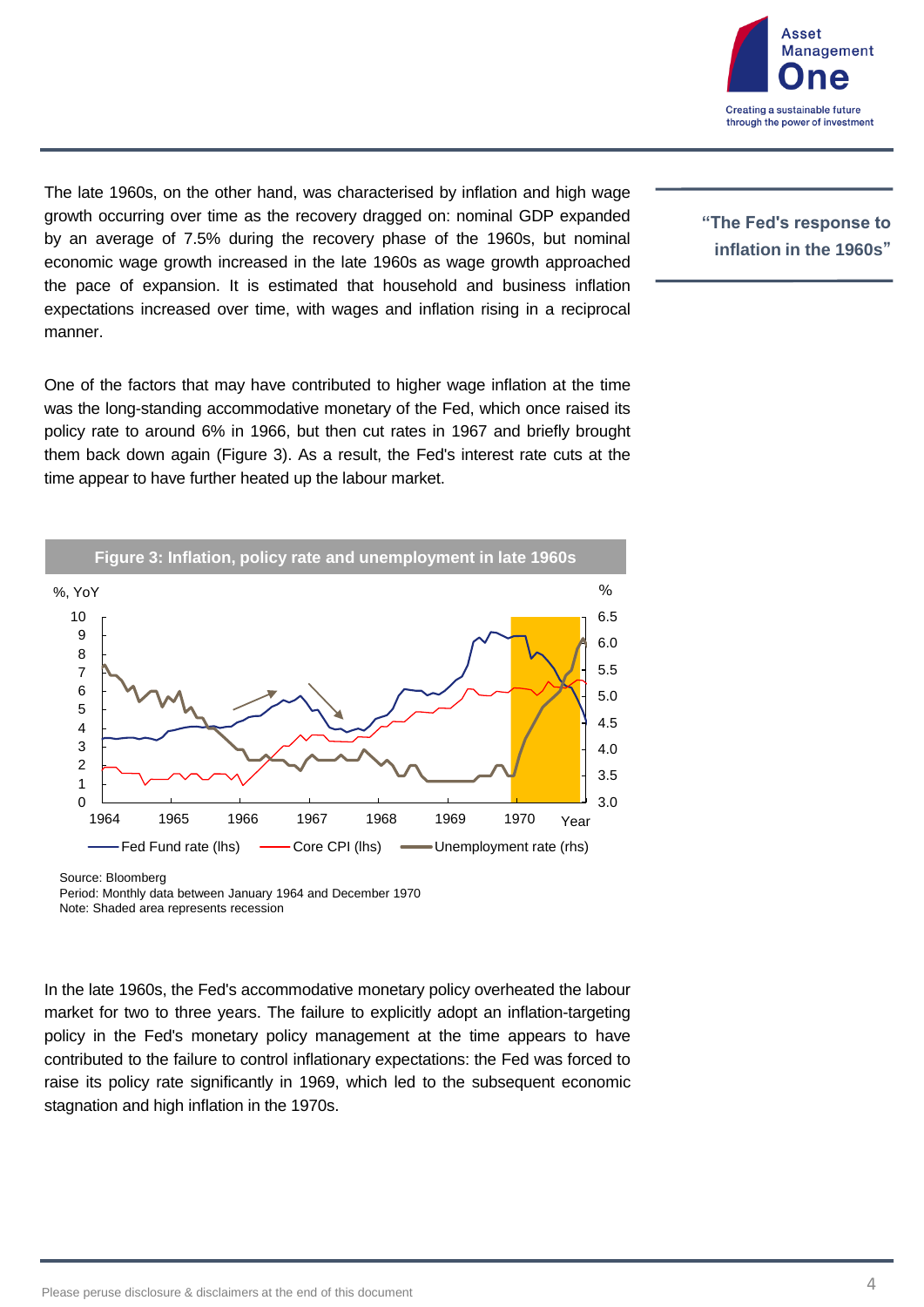

The Congressional Budget Office (CBO) also estimates that the output gap in the late 1960s remained in significantly positive territory for four years. At that time, from 1964, expansionary fiscal policy was intensified by the Johnson Administration, indicating that both monetary and fiscal policies may have been working to overheat the economy for several years (Figure 4).

**"Protracted period of economic overheating in the late 1960s"**



Source: CBO Period: Quarterly data between 1Q1960 and 4Q2021 Note: Shaded area represents recession

Although it is difficult to accurately estimate, the supply-demand gap as of 2022 has only just turned positive. The US government continued to launch unprecedented fiscal policies in response to the Covid pandemic but they have yet to overheat the overall economy as of 2022 to the extent of causing future high inflation, as was the case in the late 1960s.

In retrospect, the Fed has focused on the economic recovery for a year and a half, from April 2020 to mid-2021 during the recovery phase. It was optimistic about inflation outlook and took a gradual approach to end the monetary easing.

However, from early autumn 2021, its assessment of the risk of inflation changed and policy stance quickly pivoted to hawkish. Compared with the late 1960s, when the FRB continued to pursue an accommodative policy stance for two to three years, this can be regarded as a quick pivot to tightening.

**"Fed's quick pivot, focus on inflation targets"**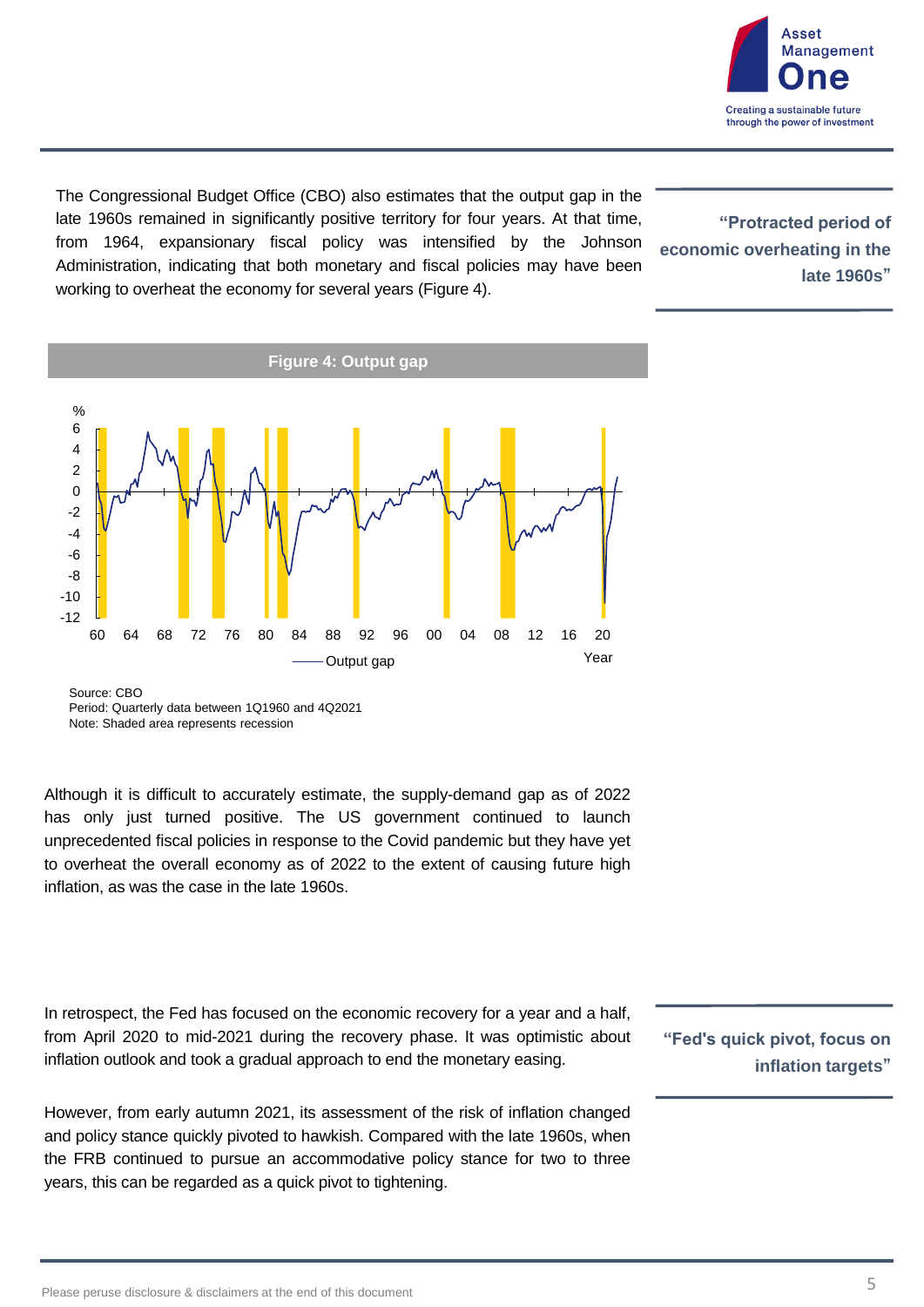

The current rise in wages in the US is largely a consequence of the rare booming of the economy that followed the Covid pandemic. Therefore, as the phase of high post-Covid growth is coming to an end, wage growth, which has increased over a short period of time, may slow down in the future.

In addition, we do not at present appear to have reached a wage-price spiral type situation, accompanied by rising inflationary expectations, which appears to have occurred in the late 1960s. Surveys of households show that while inflationary expectations have risen in the year ahead, which tend to be influenced by petrol prices, longer-term (5-10 years ahead) inflationary expectations remain stable at around 3% (Figure 5).



Source: University of Michigan Period: Monthly data between January 1990 and April 2022 Note: Shaded area represents recession

And compared to the late 1960s, when accommodative policy response was entrenched, monetary policy has quickly pivoted in the early autumn of 2021 towards quelling inflation in a short period of time. We expect that the Fed's quick policy shift led by Chairman Powell will be partly responsible for the success, and that we will not experience high inflation in the future, as we did in the 1970s.

#### **"High inflation unlikely to return"**